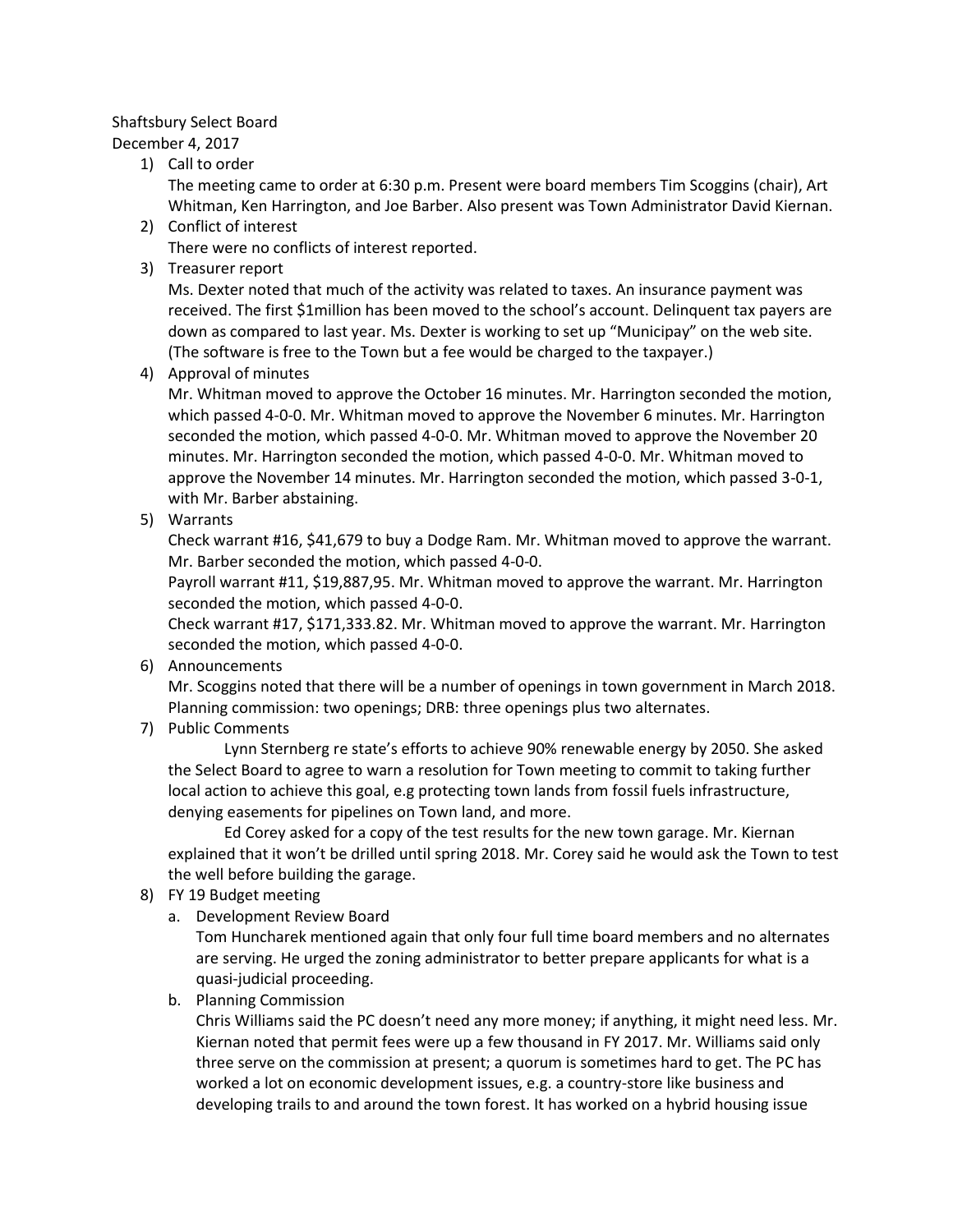(which may be replicated elsewhere in town) that isn't covered by the bylaws, and how the bylaws might be amended to cover it. He spoke also of how to insure that such facilities are safe and compliant with life safety code. He said the PC has also discussed whether to develop a town energy plan and decided to forego the effort for now.

c. Fire Department

Joe Vadacan sp? spoke. He said they want to move forward on replacing windows in the fire department. He reminded the board that they'd moved some money from the equipment fund into the maintenance fund to pay for the effort and they intend to stay within budget. Mr. Kiernan noted that additional contributions are being made into the reserve fund so as to be able to replace trucks every five years. They will no longer lease trucks.

d. Town Clerk

Marlene Barriere spoke. Mr. Scoggins said the Board has decided that in 2018, at the end of the last year of the term she is serving, it will provide health care insurance at a cost of about \$14,000 next year. Ms. Barriere said she'd like to increase her hours to thirty-five weekly. She noted that in a year or two the town would need to expand its vault shelving and described what it might look like. Mr. Kiernan said the state archives will store books if necessary.

e. Recreation Committee

All maintenance and upkeep are done by Public Works. A budget of \$2975 has again been suggested.

- f. Cemetery Committee Maintenance will go up \$2000, for Grandview Cemetery.
- 9) Roads Report

Mr. Kiernan said the crew hopes to do some spot grading. They've been filling potholes, mowing, taking down small trees, and ditching.

- 10) Town garage/transfer station project Mr. Kiernan said there is nothing new to report.
- 11) Contract for POET system maintenance

Culligan is to install the system on December 7. KAS will do the engineering and testing work, along with its usual groundwater testing, biannually. Mr. Whitman moved to contract with KAS at a cost of \$4425 up front and \$1660 annually to set up the test, maintain the system, and do the tests. Mr. Harrington seconded the motion, which passed 4-0-0.

12) MOU SVSU-SFS

Mr. Whitman moved to second the MOU for use of the firehouse for emergency evacaution. Mr. Harrington seconded the motion, which passed 4-0-0.

13) Copier Lease

The lease would offer a new copier, which does more than our existing copier, at a savings of \$36 monthly.

14) Personnel policy

VLCT will charge about \$300 to review the revised personnel policy.

15) Other business

There was none.

16) Review of action items

Old: David has ordered a name plate for Mr. Barber and is working on fixing the E911 address for Mr. Moffit. Going forward, crew drug testing will be done at SVMC. The new truck was purchased. Bennington Rescue Squad will appear on December 18. The website is under construction.

17) Executive session